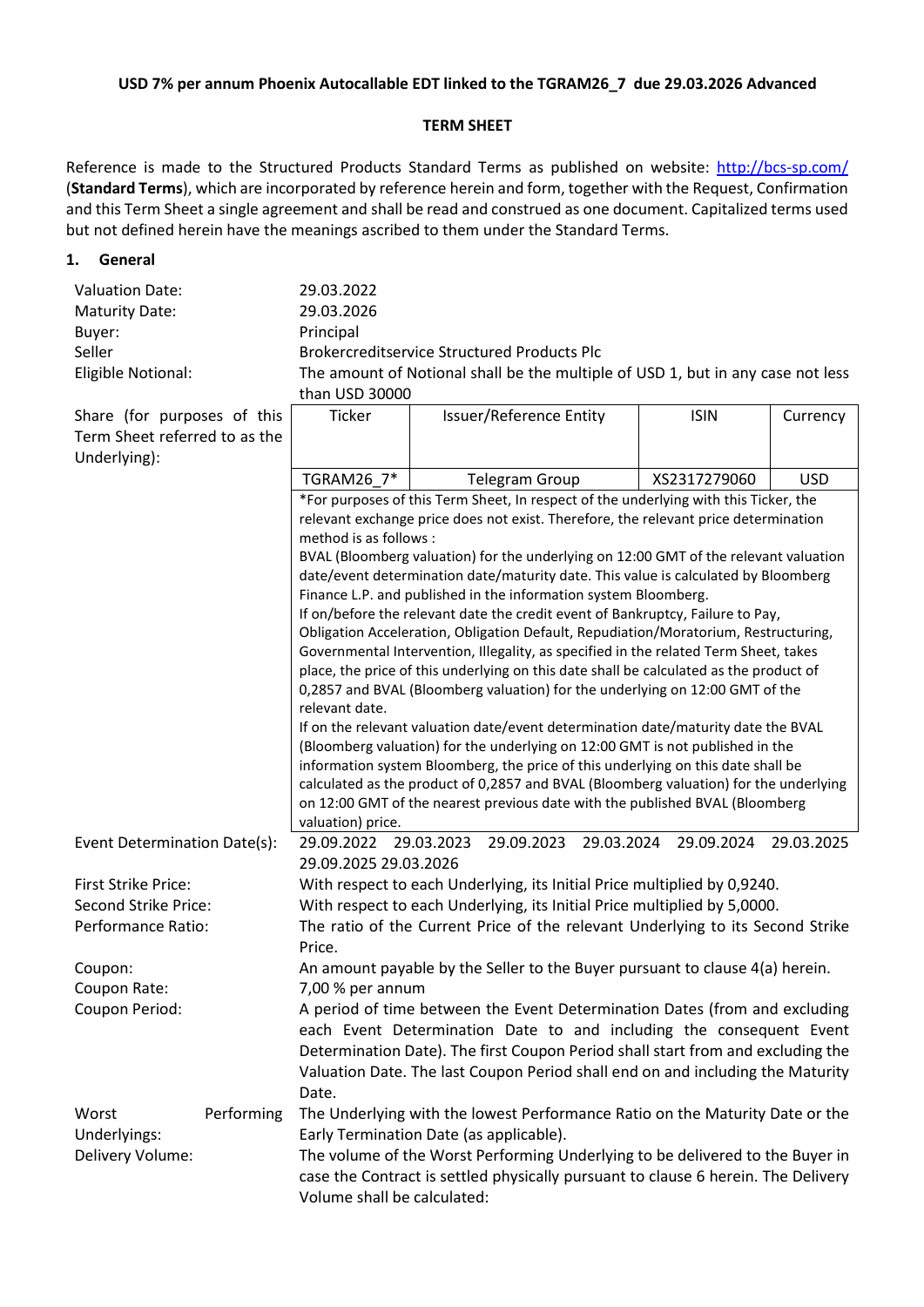|                      | (a) as the Notional divided by 1.0261% of the Worst Performing Underlying       |
|----------------------|---------------------------------------------------------------------------------|
|                      | initial price rounding down to the nearest whole number                         |
| Reference Entity     | Any entity that (a) belongs to Telegram Group; (b) an "Issuer", "Borrower",     |
|                      | "Guarantor" or "Reference Entity" as defined by the terms of any Reference      |
|                      | Obligation; (c) an obligor under the terms of any Reference Obligation; (d) an  |
|                      | Affiliate of any Reference Entity; or (e) any successor of any Reference Entity |
| Reference Obligation | The Underlying                                                                  |

## **2. Prepayment**

The Buyer shall pay to the Seller the Notional not later than the day following the Trade Date.

## **3. Autocall**

If on any Event Determination Date the Current Price of each Underlying is equal to above its Second Strike Price, the Contract shall be terminated, and the Seller shall within 2 Business Days upon the relevant Event Determination Date repay to the Buyer the Notional. For the avoidance of doubt, in this case all further obligations between Buyer and Seller are terminated.

# **4. Coupon Payment**

If on any Event Determination Date or the Maturity Date the Current Price of each Underlying is equal to or exceeds the First Strike Price the Buyer will receive:

- (a) a Coupon equal to the Coupon Rate on the Notional as calculated for the relevant Coupon Period; and
- (b) Coupons calculated with respect to all preceding Coupon Periods, for which no Coupon payments were made.

All payments specified above shall be made within 2 Business Days following the relevant Event Determination Date. For the avoidance of doubt, if on any Event Determination Date or the Maturity Date the Current Price of any Underlying is below the First Strike Price, no Coupon will be paid for the relevant Coupon Period.

# **5. Cash Settlement**

If on the Maturity Date the Current Price of the Underlying is equal to or above the First Strike Price, the Seller shall repay to the Buyer the Notional within 2 Business Days thereupon.

## **6. Physical Settlement**

If on the Maturity Date the Current Price of any Underlying is below the First Strike Price the Seller shall deliver to the Buyer the Worst Performing Underlying in its Delivery Volume within 5 Business Days thereupon.

If due to any circumstances beyond the Seller's reasonable control (including, but not limited to, any Extraordinary Event) the Seller is unable to physically deliver the Worst Performing Underlying to the Buyer, the Contract shall be settled in cash by payment of the product of the Current Price of the Worst Performing Underlying and its Delivery Volume to the Buyer within 5 Business Days from the Maturity Date.

## **7. Potential Adjustment Event**

If during the period from the date of the Confirmation to and including the Maturity Date any Potential Adjustment Event occurs in relation to any Underlying (the Affected Underlying) the Seller shall, following the declaration of the terms of any Potential Adjustment Event, make the corresponding adjustment to the relevant Product terms, as the Seller in its sole and absolute discretion determines appropriate and determine the effective date of that adjustment. The Seller shall within ten 10 Business Days after the date of such adjustment give notice as soon as practicable to the Buyer, stating the adjustment and giving brief details of the Potential Adjustment Event, including the methodology used for the adjustment.

## **8. Extraordinary Event**

If during the period from the date of the Confirmation to and including the Maturity Date any Extraordinary Event occurs in relation to any Underlying (the Affected Underlying) the Affected Underlying's Current Price following that Extraordinary Event shall be determined as 70% of its latest available Current Price. For purposes of this Term Sheet the Extraordinary event shall include, in addition to the events specified in the Standard Terms the following, Bankruptcy, Failure to Pay, Obligation Acceleration, Obligation Default, Repudiation/Moratorium, Restructuring, Governmental Intervention, Illegality, all as defined below:

## **Bankruptcy**:

(i) In respect of any Reference Entity – an occurrence of an event or a circumstance whereby the Reference Entity (a) is dissolved (other than pursuant to a consolidation, amalgamation or merger), (b) becomes insolvent or is unable to pay its debts or fails or admits in writing in a judicial, regulatory or administrative proceeding or filing its inability generally to pay its debts as they become due, (c) makes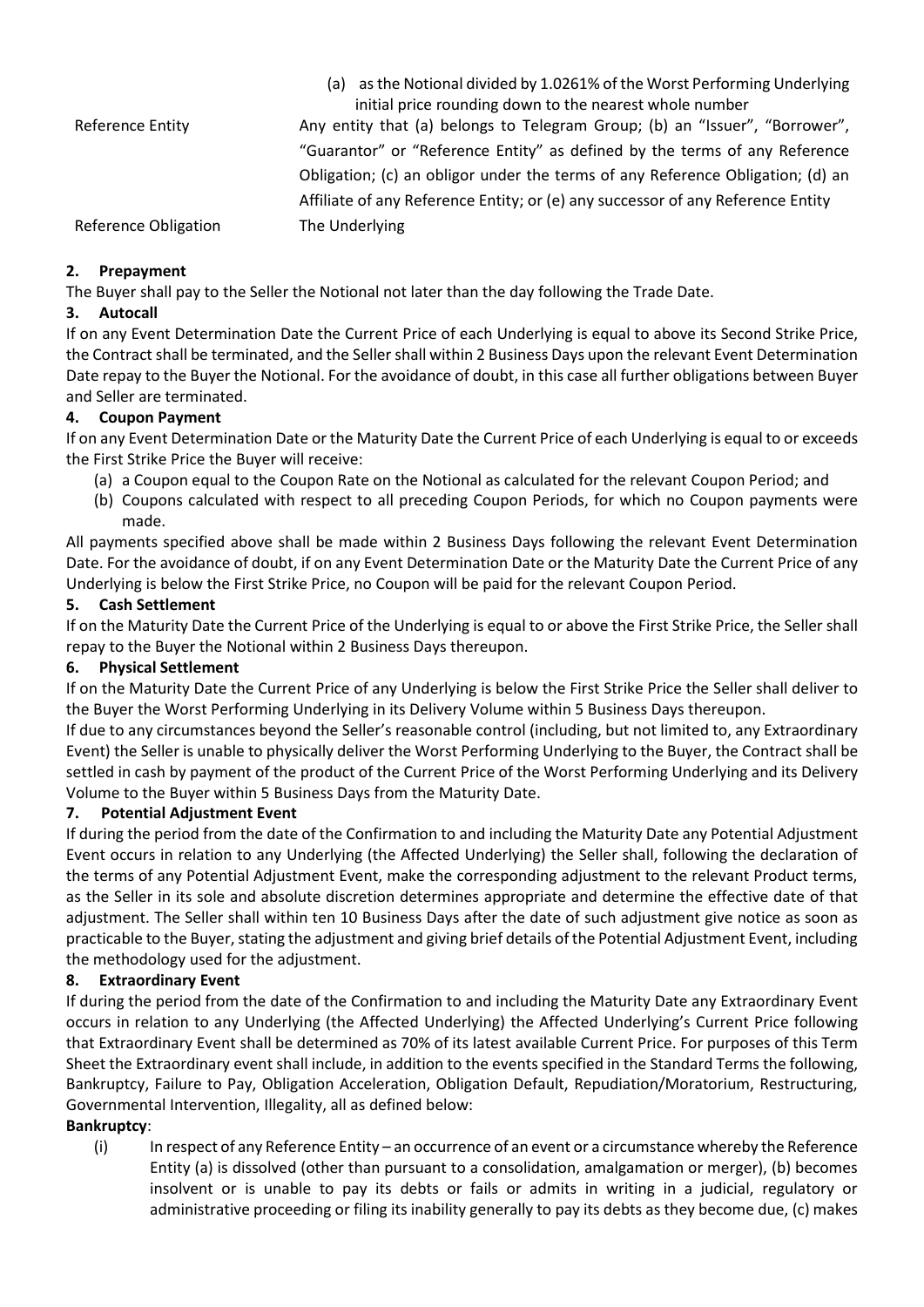a general assignment, arrangement, scheme or composition with or for the benefit of its creditors generally, or such a general assignment, arrangement, scheme or composition becomes effective, (d) institutes or has instituted against it a proceeding seeking a judgment of insolvency or bankruptcy or any other similar relief under any bankruptcy or insolvency law or other law affecting creditors' rights, or a petition is presented for its winding-up or liquidation, and, in the case of any such proceeding or petition instituted or presented against it, such proceeding or petition (i) results in a judgment of insolvency or bankruptcy or the entry of an order for relief or the making of an order for its winding-up or liquidation, or (ii) is not dismissed, discharged, stayed or restrained in each case within thirty calendar days of the institution or presentation thereof, (e) has a resolution passed for its winding-up or liquidation (other than pursuant to a consolidation, amalgamation or merger), (f) seeks or becomes subject to the appointment of an administrator, provisional liquidator, conservator, receiver, trustee, custodian or other similar official for it or for all or substantially all its assets, (g) has a secured party take possession of all or substantially all its assets or has a distress, execution, attachment, sequestration or other legal process levied, enforced or sued on or against all or substantially all its assets and such secured party maintains possession, or any such process is not dismissed, discharged, stayed or restrained, in each case within thirty calendar days thereafter, or (h) causes or is subject to any event with respect to it which, under the applicable laws of any jurisdiction, has an analogous effect to any of the events specified herein; or

(ii) In respect of any Reference Entity incorporated or having a principal place of business in the Russian Federation ("Russian Reference Entity") – without limitation to (i) above, any of the following events: (a) institution of bankruptcy proceedings with respect to the Russian Reference Entity, including bankruptcy liquidation (konkursnoye proizvodstvo), and/or a state commercial (arbitrazhny) court declares the Reference Entity bankrupt, and/or the appointment of bankruptcy manager (konkursniy upravlayuschiy) or a similar insolvency official with respect to the Russian Reference Entity; or (b) suspension, cancellation or revocation of a banking licence of the Russian Reference Entity; or (c) presentation or filing of a petition in respect of suspension, cancellation or revocation of a banking licence of the Russian Reference Entity; or (d) establishment of temporary administration (vremennaya administratsiya) or any analogous proceeding with respect to the Russian Reference Entity; or (e) requirement, in cases provided for in the applicable Russian insolvency legislation, that the Russian Reference Entity takes any measures for its financial rehabilitation (including, without limitation, a change of the asset structure) or its reorganisation; or (f) in cases provided for in the applicable Russian insolvency legislation, the Central Bank of the Russian Federation or any other judicial, legislative, governmental, regulatory or supervisory body in or of the Russian Federation (each of the Central Bank of the Russian Federation and such other body, a "Russian Authority") appoints an authorised representative, or requires reorganisation of the Russian Reference Entity or replacement of any members of its board of directors (supervising board) or its management; or (g) establishment by a Russian Authority of prohibitions or limitations on the ability of the Russian Reference Entity to conduct any of operations and/or to establish branches; or (h) a resolution is passed for liquidation of the Russian Reference Entity by its founders (shareholders/participants) or by its governing body, or presentation or filing of a petition in a court for liquidation of the Russian Reference Entity on grounds provided for in the applicable Russian legislation; or (i) the Russian Reference Entity presents or files a bankruptcy petition or initiates any other actions aimed at obtaining a decision on its bankruptcy, or a state commercial (arbitrazhny) court accepts for consideration a bankruptcy petition in respect of the Russian Reference Entity; or (j) institution of any bankruptcy prevention measures with respect to the Russian Reference Entity; or (k) any other analogous events, steps, actions or procedures applicable to the Russian Reference Entity provided for in the applicable Russian legislation; or (l) the Russian Reference Entity takes any action in furtherance of, or indicating its consent to, approval of, or acquiescence in, any of the foregoing acts;

**Failure to Pay**: the failure by any Reference Entity to make, when and where due, any payments under one or more Reference Obligations, in accordance with the terms of such Reference Obligations at the time of such failure.

**Governmental Authority**: any de facto or de jure government (or any agency, instrumentality, ministry or department thereof), court, tribunal, administrative or other governmental authority or any other entity (private or public) charged with the regulation of the financial markets (including the central bank) of a Reference Entity or of the jurisdiction of organisation of a Reference Entity.